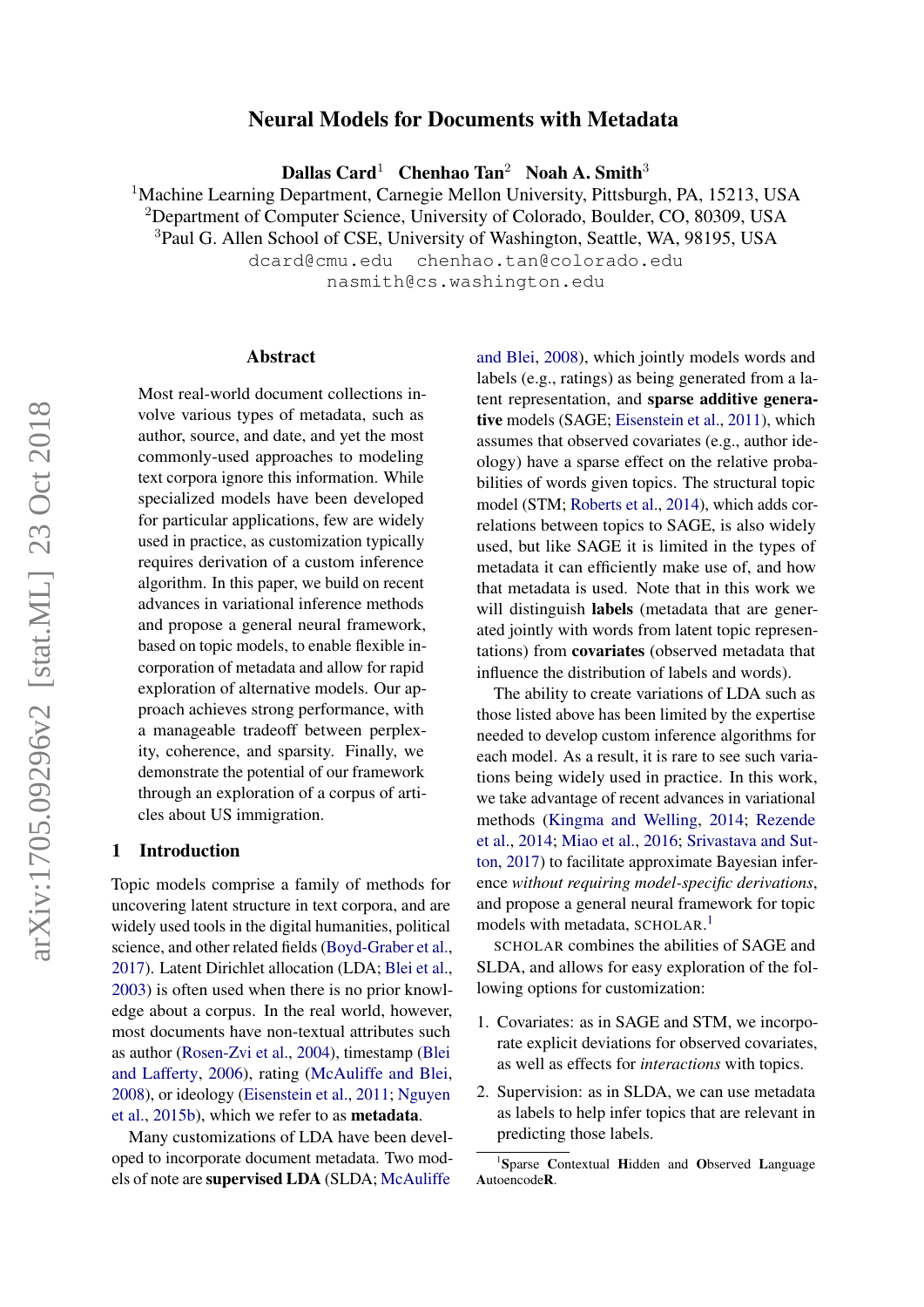- 3. Rich encoder network: we use the encoding network of a variational autoencoder (VAE) to incorporate additional prior knowledge in the form of word embeddings, and/or to provide interpretable embeddings of covariates.
- 4. Sparsity: as in SAGE, a sparsity-inducing prior can be used to encourage more interpretable topics, represented as sparse deviations from a background log-frequency.

We begin with the necessary background and motivation ([§2\)](#page-1-0), and then describe our basic framework and its extensions ([§3\)](#page-2-0), followed by a series of experiments ([§4\)](#page-5-0). In an unsupervised setting, we can customize the model to trade off between perplexity, coherence, and sparsity, with improved coherence through the introduction of word vectors. Alternatively, by incorporating metadata we can either learn topics that are more predictive of labels than SLDA, or learn explicit deviations for particular parts of the metadata. Finally, by combining all parts of our model we can meaningfully incorporate metadata in multiple ways, which we demonstrate through an exploration of a corpus of news articles about US immigration.

In presenting this particular model, we emphasize not only its ability to adapt to the characteristics of the data, but the extent to which the VAE approach to inference provides a powerful framework for latent variable modeling that suggests the possibility of many further extensions. Our implementation is available at [https://github.](https://github.com/dallascard/scholar) [com/dallascard/scholar](https://github.com/dallascard/scholar).

# <span id="page-1-0"></span>2 Background and Motivation

LDA can be understood as a non-negative Bayesian matrix factorization model: the observed document-word frequency matrix,  $\mathbf{X} \in \mathbb{Z}^{D \times V}$ ( $D$  is the number of documents,  $V$  is the vocabulary size) is factored into two low-rank matrices,  $\Theta^{D\times K}$  and  $B^{K\times V}$ , where each row of  $\Theta$ ,  $\theta_i \in \Delta^K$  is a latent variable representing a distribution over topics in document  $i$ , and each row of  $\mathbf{B}, \beta_k \in \Delta^V$ , represents a single topic, i.e., a dis-tribution over words in the vocabulary.<sup>[2](#page-1-1)</sup> While it is possible to factor the count data into unconstrained

matrices, the particular priors assumed by LDA are important for interpretability [\(Wallach et al.,](#page-9-10) [2009\)](#page-9-10). For example, the neural variational document model (NVDM; [Miao et al.,](#page-9-7) [2016\)](#page-9-7) allows  $\theta_i \in \mathbb{R}^K$  and achieves normalization by taking the softmax of  $\theta_i^{\top}$ **B**. However, the experiments in [Srivastava and Sutton](#page-9-8) [\(2017\)](#page-9-8) found the performance of the NVDM to be slightly worse than LDA in terms of perplexity, and dramatically worse in terms of topic coherence.

The topics discovered by LDA tend to be parsimonious and coherent groupings of words which are readily identifiable to humans as being related to each other [\(Chang et al.,](#page-8-4) [2009\)](#page-8-4), and the resulting mode of the matrix Θ provides a representation of each document which can be treated as a measurement for downstream tasks, such as classification or answering social scientific questions [\(Wallach,](#page-9-11) [2016\)](#page-9-11). LDA does not require — and cannot make use of — additional prior knowledge. As such, the topics that are discovered may bear little connection to metadata of a corpus that is of interest to a researcher, such as sentiment, ideology, or time.

In this paper, we take inspiration from two models which have sought to alleviate this problem. The first, supervised LDA (SLDA; [McAuliffe and](#page-9-1) [Blei,](#page-9-1)  $2008$ ), assumes that documents have labels  $y$ which are generated conditional on the corresponding latent representation, i.e.,  $y_i \sim p(y \mid \theta_i)$ .<sup>[3](#page-1-2)</sup> By incorporating labels into the model, it is forced to learn topics which allow documents to be represented in a way that is useful for the classification task. Such models can be used inductively as text classifiers [\(Balasubramanyan et al.,](#page-8-5) [2012\)](#page-8-5).

SAGE [\(Eisenstein et al.,](#page-9-2) [2011\)](#page-9-2), by contrast, is an exponential-family model, where the key innovation was to replace topics with sparse deviations from the background log-frequency of words  $(d)$ , i.e.,  $p(\text{word} \mid \text{softmax}(\boldsymbol{d} + \boldsymbol{\theta}_i^{\top} \mathbf{B}))$ . SAGE can also incorporate deviations for observed covariates, as well as interactions between topics and covariates, by including additional terms inside the softmax. In principle, this allows for inferring, for example, the effect on an author's ideology on their choice of words, as well as ideological variations on each underlying topic. Unlike the NVDM, SAGE still constrains  $\theta_i$  to lie on the simplex, as in LDA.

SLDA and SAGE provide two different ways that users might wish to incorporate prior knowl-

<span id="page-1-1"></span><sup>&</sup>lt;sup>2</sup> $\mathbb Z$  denotes nonnegative integers, and  $\Delta^K$  denotes the set of K-length nonnegative vectors that sum to one. For a proper probabilistic interpretation, the matrix to be factored is actually the matrix of latent mean parameters of the assumed data generating process,  $\mathbf{X}_{ij} \sim \hat{\text{Poisson}}(\Lambda_{ij})$ . See [Cemgil](#page-8-3) [\(2009\)](#page-8-3) or [Paisley et al.](#page-9-9) [\(2014\)](#page-9-9) for details.

<span id="page-1-2"></span><sup>&</sup>lt;sup>3</sup>Technically, the model conditions on the mean of the perword latent variables, but we elide this detail in the interest of concision.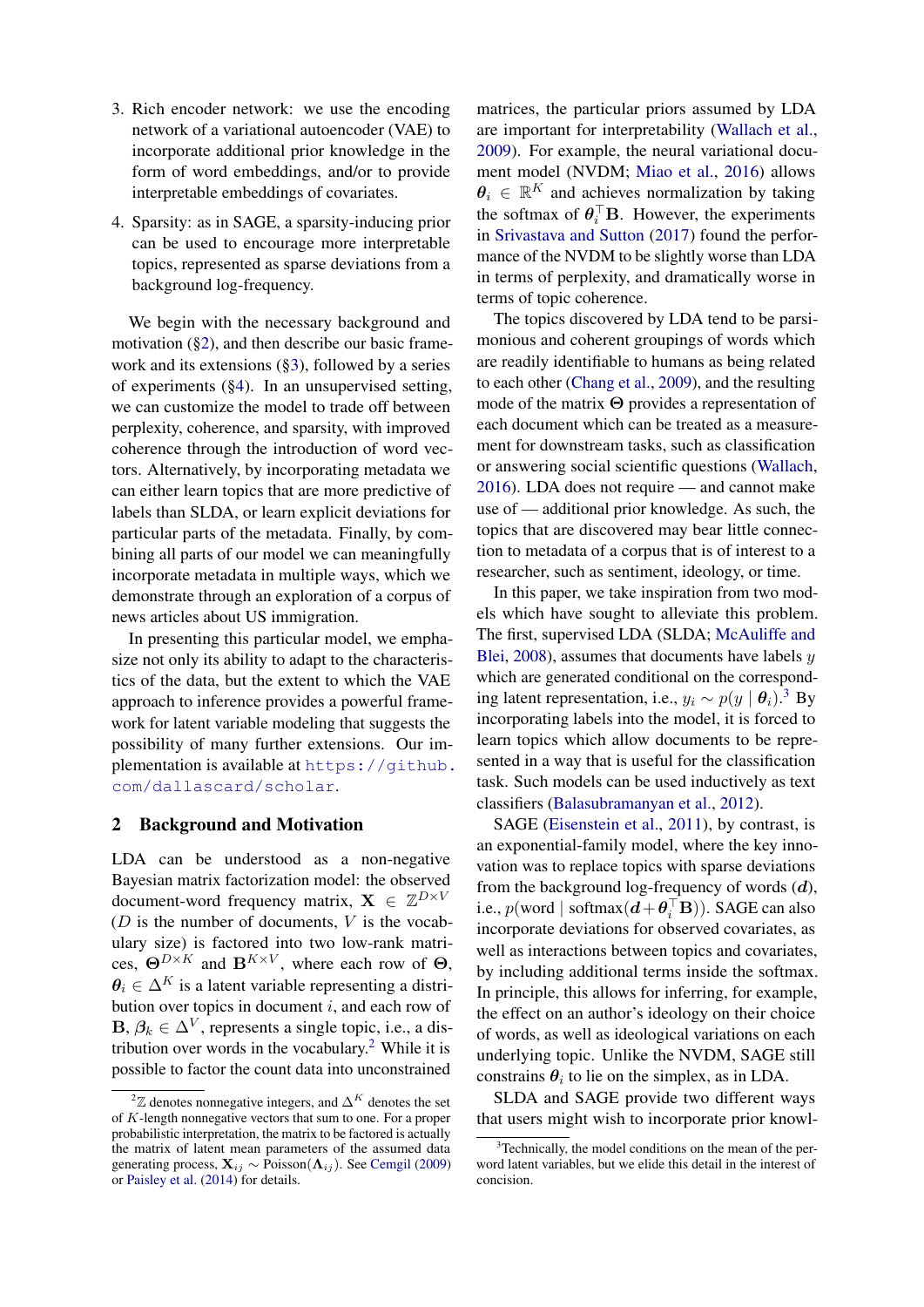edge as a way of guiding the discovery of topics in a corpus: SLDA incorporates labels through a distribution conditional on topics; SAGE includes explicit sparse deviations for each unique value of a covariate, in addition to topics.[4](#page-2-1)

Because of the Dirichlet-multinomial conjugacy in the original model, efficient inference algorithms exist for LDA. Each variation of LDA, however, has required the derivation of a custom inference algorithm, which is a time-consuming and errorprone process. In SLDA, for example, each type of distribution we might assume for  $p(y | \theta)$  would require a modification of the inference algorithm. SAGE breaks conjugacy, and as such, the authors adopted L-BFGS for optimizing the variational bound. Moreover, in order to maintain computational efficiency, it assumed that covariates were limited to a single categorical label.

More recently, the variational autoencoder (VAE) was introduced as a way to perform approximate posterior inference on models with otherwise intractable posteriors [\(Kingma and Welling,](#page-9-5) [2014;](#page-9-5) [Rezende et al.,](#page-9-6) [2014\)](#page-9-6). This approach has previously been applied to models of text by [Miao et al.](#page-9-7) [\(2016\)](#page-9-7) and [Srivastava and Sutton](#page-9-8) [\(2017\)](#page-9-8). We build on their work and show how this framework can be adapted to seamlessly incorporate the ideas of both SAGE and SLDA, while allowing for greater flexibility in the use of metadata. Moreover, by exploiting automatic differentiation, we allow for modification of the model without requiring any change to the inference procedure. The result is not only a highly adaptable family of models with scalable inference and efficient prediction; it also points the way to incorporation of many ideas found in the literature, such as a gradual evolution of topics [\(Blei and Laf](#page-8-2)[ferty,](#page-8-2) [2006\)](#page-8-2), and hierarchical models [\(Blei et al.,](#page-8-6) [2010;](#page-8-6) [Nguyen et al.,](#page-9-12) [2013,](#page-9-12) [2015b\)](#page-9-3).

# <span id="page-2-0"></span>3 SCHOLAR: A Neural Topic Model with Covariates, Supervision, and Sparsity

We begin by presenting the generative story for our model, and explain how it generalizes both SLDA and SAGE ([§3.1\)](#page-2-2). We then provide a general explanation of inference using VAEs and how it applies to our model ([§3.2\)](#page-3-0), as well as how to infer docu-

ment representations and predict labels at test time ([§3.3\)](#page-4-0). Finally, we discuss how we can incorporate additional prior knowledge ([§3.4\)](#page-5-1).

# <span id="page-2-2"></span>3.1 Generative Story

Consider a corpus of D documents, where document *i* is a list of  $N_i$  words,  $w_i$ , with V words in the vocabulary. For each document, we may have observed covariates  $c_i$  (e.g., year of publication), and/or one or more labels,  $y_i$  (e.g., sentiment).

Our model builds on the generative story of LDA, but optionally incorporates labels and covariates, and replaces the matrix product of  $\Theta$  and  $\overline{B}$  with a more flexible generative network,  $f_q$ , followed by a softmax transform. Instead of using a Dirichlet prior as in LDA, we employ a logistic normal prior on  $\theta$  as in [Srivastava and Sutton](#page-9-8) [\(2017\)](#page-9-8) to facilitate inference ([§3.2\)](#page-3-0): we draw a latent variable,  $r<sub>1</sub>$ <sup>[5](#page-2-3)</sup> from a multivariate normal, and transform it to lie on the simplex using a softmax transform.[6](#page-2-4)

The generative story is shown in Figure [1a](#page-3-1) and described in equations below:

# For each document i of length  $N_i$ :

# Draw a latent representation on the simplex from a logistic normal prior:  $\bm{r}_i \sim \mathcal{N}(\bm{r} \mid \bm{\mu}_0(\alpha), \text{diag}(\bm{\sigma}_0^2(\alpha)))$  $\theta_i = \text{softmax}(r_i)$ # Generate words, incorporating covariates:  $\boldsymbol{\eta}_i = f_g(\boldsymbol{\theta}_i, \boldsymbol{c}_i)$ For each word  $j$  in document  $i$ :  $w_{ij} \sim p(w \mid \text{softmax}(\eta_i))$ # Similarly generate labels:  $y_i \sim p(y \mid f_y(\theta_i, c_i)),$ 

where  $p(w \mid \text{softmax}(\eta_i))$  is a multinomial distribution and  $p(\mathbf{y} \mid f_y(\theta_i, \mathbf{c}_i))$  is a distribution appropriate to the data (e.g., multinomial for categorical labels).  $f_g$  is a model-specific combination of latent variables and covariates,  $f_y$  is a multi-layer neural network, and  $\mu_0(\alpha)$  and  $\sigma_0^2(\alpha)$  are the mean and diagonal covariance terms of a multivariate normal prior. To approximate a symmetric Dirichlet

<span id="page-2-1"></span><sup>&</sup>lt;sup>4</sup>A third way of incorporating metadata is the approach used by various "upstream" models, such as Dirichletmultinomial regression [\(Mimno and McCallum,](#page-9-13) [2008\)](#page-9-13), which uses observed metadata to inform the document prior. We hypothesize that this approach could be productively combined with our framework, but we leave this as future work.

<span id="page-2-3"></span> $5r$  is equivalent to z in the original VAE. To avoid confusion with topic assignment of words in the topic modeling literature, we use  $r$  instead of  $z$ .

<span id="page-2-4"></span><sup>&</sup>lt;sup>6</sup>Unlike the correlated topic model (CTM; [Lafferty and](#page-9-14) [Blei,](#page-9-14) [2006\)](#page-9-14), which also uses a logistic-normal prior, we fix the parameters of the prior and use a diagonal covariance matrix, rather than trying to infer correlations among topics. However, it would be a straightforward extension of our framework to place a richer prior on the latent document representations, and learn correlations by updating the parameters of this prior after each epoch, analogously to the variational EM approach used for the CTM.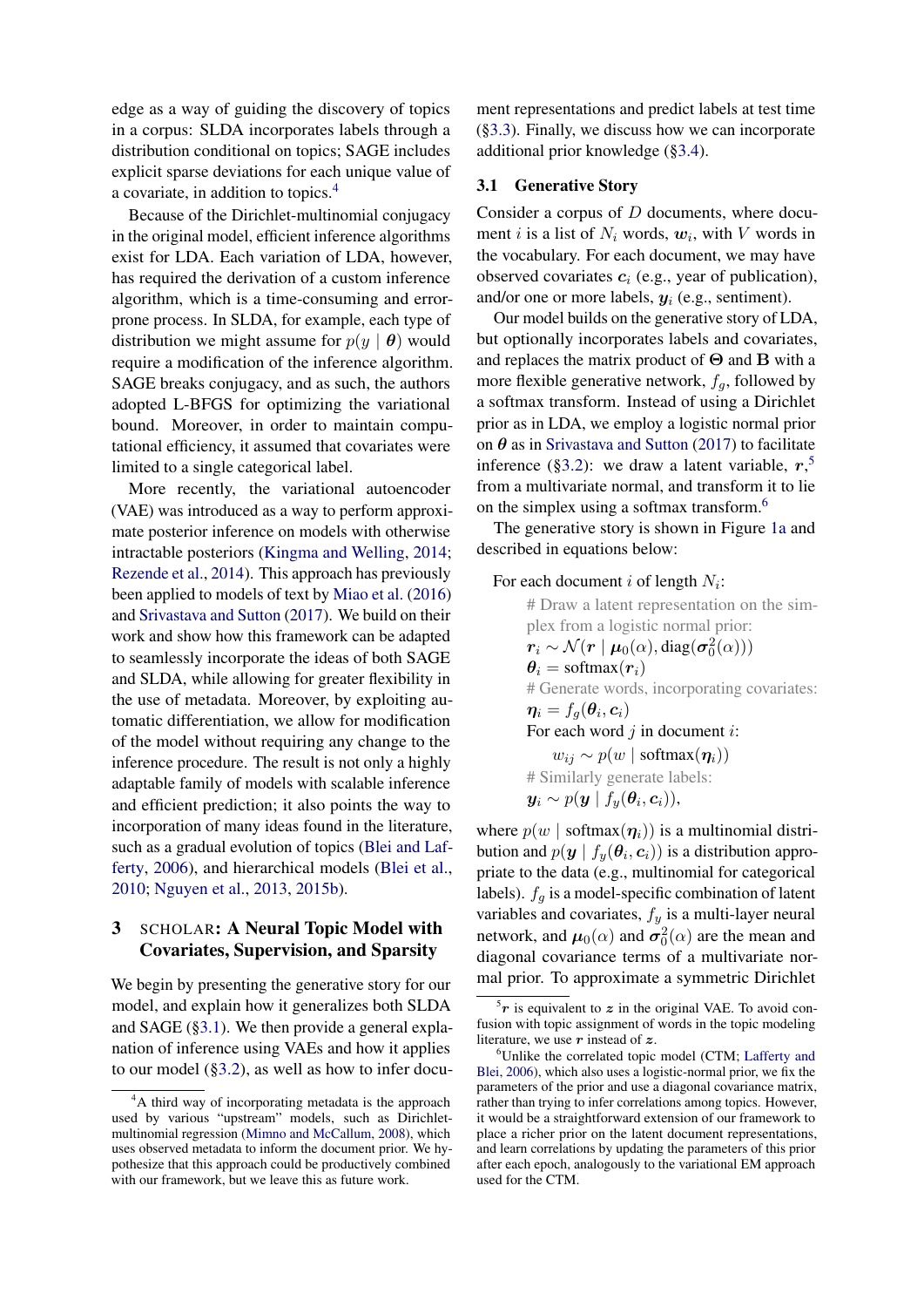prior with hyperparameter  $\alpha$ , these are given by the Laplace approximation [\(Hennig et al.,](#page-9-15) [2012\)](#page-9-15) to be  $\mu_{0,k}(\alpha) = 0$  and  $\sigma_{0,k}^2 = (K - 1)/(\alpha K)$ .

If we were to ignore covariates, place a Dirichlet prior on B, and let  $\eta = \theta_i^\top B$ , this model is equivalent to SLDA with a logistic normal prior. Similarly, we can recover a model that is like SAGE, but lacks sparsity, if we ignore labels, and let

$$
\boldsymbol{\eta}_i = \boldsymbol{d} + \boldsymbol{\theta}_i^{\top} \mathbf{B} + \boldsymbol{c}_i^{\top} \mathbf{B}^{cov} + (\boldsymbol{\theta}_i \otimes \boldsymbol{c}_i)^{\top} \mathbf{B}^{int}, (1)
$$

where  $d$  is the V-dimensional background term (representing the log of the overall word frequency),  $\theta_i \otimes c_i$  is a vector of interactions between topics and covariates, and B*cov* and B*int* are additional weight (deviation) matrices. The background is included to account for common words with approximately the same frequency across documents, meaning that the B<sup>∗</sup> weights now represent both positive and negative deviations from this background. This is the form of  $f_a$  which we will use in our experiments.

To recover the full SAGE model, we can place a sparsity-inducing prior on each B<sup>∗</sup> . As in [Eisen](#page-9-2)[stein et al.](#page-9-2) [\(2011\)](#page-9-2), we make use of the compound normal-exponential prior for each element of the weight matrices,  $\mathbf{B}_{m,n}^*$ , with hyperparameter  $\gamma$ ,<sup>[7](#page-3-2)</sup>

$$
\tau_{m,n} \sim \text{Exponential}(\gamma), \tag{2}
$$

$$
\mathbf{B}_{m,n}^* \sim \mathcal{N}(0, \tau_{m,n}).\tag{3}
$$

We can choose to ignore various parts of this model, if, for example, we don't have any labels or observed covariates, or we don't wish to use interactions or sparsity.[8](#page-3-3) Other generator networks could also be considered, with additional layers to represent more complex interactions, although this might involve some loss of interpretability.

In the absence of metadata, and without sparsity, our model is equivalent to the ProdLDA model of [Srivastava and Sutton](#page-9-8) [\(2017\)](#page-9-8) with an explicit background term, and ProdLDA is, in turn, a

<span id="page-3-1"></span>

Figure 1: Figure [1a](#page-3-1) presents the generative story of our model. Figure [1b](#page-3-1) illustrates the inference network using the reparametrization trick to perform variational inference on our model. Shaded nodes are observed; double circles indicate deterministic transformations of parent nodes.

special case of SAGE, without background logfrequencies, sparsity, covariates, or labels. In the next section we generalize the inference method used for ProdLDA; in our experiments we validate its performance and explore the effects of regularization and word-vector initialization ([§3.4\)](#page-5-1). The NVDM [\(Miao et al.,](#page-9-7) [2016\)](#page-9-7) uses the same approach to inference, but does not not restrict document representations to the simplex.

#### <span id="page-3-0"></span>3.2 Learning and Inference

As in past work, each document  $i$  is assumed to have a latent representation  $r_i$ , which can be interpreted as its relative membership in each topic (after exponentiating and normalizing). In order to infer an approximate posterior distribution over  $r_i$ , we adopt the sampling-based VAE framework developed in previous work [\(Kingma and Welling,](#page-9-5) [2014;](#page-9-5) [Rezende et al.,](#page-9-6) [2014\)](#page-9-6).

As in conventional variational inference, we assume a variational approximation to the posterior,  $q_{\Phi}(\mathbf{r}_i \mid \mathbf{w}_i, \mathbf{c}_i, \mathbf{y}_i)$ , and seek to minimize the KL divergence between it and the true posterior,  $p(\mathbf{r}_i \mid \mathbf{w}_i, \mathbf{c}_i, \mathbf{y}_i)$ , where  $\mathbf{\Phi}$  is the set of variational parameters to be defined below. After some manipulations (given in supplementary materials), we obtain the evidence lower bound (ELBO) for a sin-

<span id="page-3-2"></span><sup>&</sup>lt;sup>7</sup>To avoid having to tune  $\gamma$ , we employ an improper Jeffery's prior,  $p(\tau_{m,n}) \propto 1/\tau_{m,n}$ , as in SAGE. Although this causes difficulties in posterior inference for the variance terms,  $\tau$ , in practice, we resort to a variational EM approach, with MAP-estimation for the weights, B, and thus alternate between computing expectations of the  $\tau$  parameters, and updating all other parameters using some variant of stochastic gradient descent. For this, we only require the expectation of each  $\tau_{mn}$  for each E-step, which is given by  $1/\mathbf{B}_{m,n}^2$ . We refer the reader to [Eisenstein et al.](#page-9-2) [\(2011\)](#page-9-2) for additional details.

<span id="page-3-3"></span><sup>&</sup>lt;sup>8</sup>We could also ignore latent topics, in which case we would get a naïve Bayes-like model of text with deviations for each covariate  $p(\mathbf{w}_{ij} | \mathbf{c}_i) \propto \exp(\mathbf{d} + \mathbf{c}_i^{\top} \mathbf{B}^{cov}).$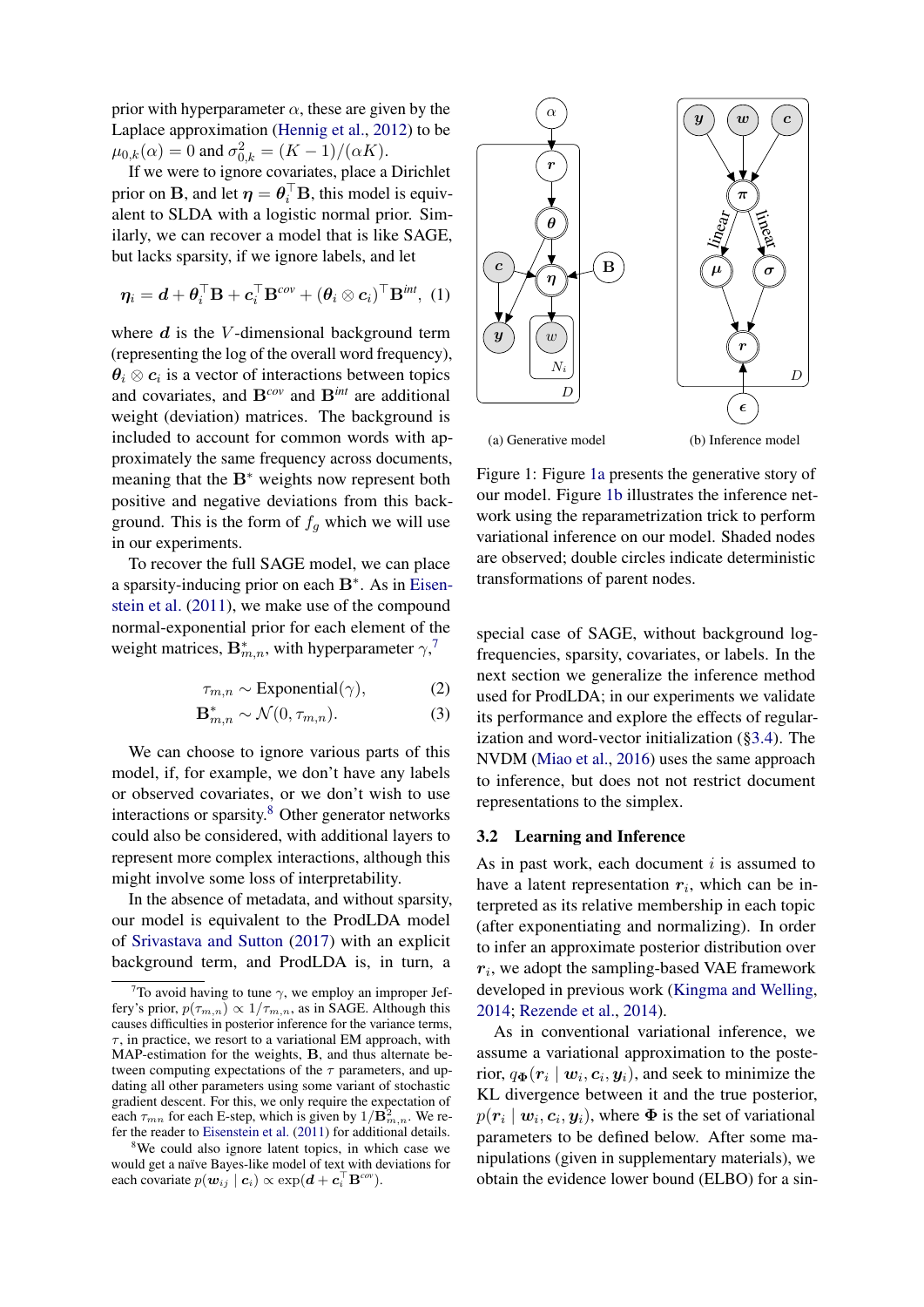gle document,

$$
\mathcal{L}(\boldsymbol{w}_{i}) = \mathbb{E}_{q_{\Phi}(\boldsymbol{r}_{i}|\boldsymbol{w}_{i},\boldsymbol{c}_{i},\boldsymbol{y}_{i})} \left[ \sum_{j=1}^{N_{i}} \log p(w_{ij} | \boldsymbol{r}_{i},\boldsymbol{c}_{i}) \right] + \mathbb{E}_{q_{\Phi}(\boldsymbol{r}_{i}|\boldsymbol{w}_{i},\boldsymbol{c}_{i},\boldsymbol{y}_{i})} \left[ \log p(\boldsymbol{y}_{i} | \boldsymbol{r}_{i},\boldsymbol{c}_{i}) \right] - \text{D}_{\text{KL}} \left[ q_{\Phi}(\boldsymbol{r}_{i} | \boldsymbol{w}_{i},\boldsymbol{c}_{i},\boldsymbol{y}_{i}) || p(\boldsymbol{r}_{i} | \alpha) \right].
$$
\n(4)

As in the original VAE, we will encode the parameters of our variational distributions using a shared multi-layer neural network. Because we have assumed a diagonal normal prior on  $r$ , this will take the form of a network which outputs a mean vector,  $\boldsymbol{\mu}_i = f_{\boldsymbol{\mu}}(\boldsymbol{w}_i,\boldsymbol{c}_i,\boldsymbol{y}_i)$  and diagonal of a covariance matrix,  $\sigma_i^2 = f_{\sigma}(w_i, c_i, y_i)$ , such that  $q_{\mathbf{\Phi}}(\mathbf{r}_i \mid \mathbf{w}_i, \mathbf{c}_i, \mathbf{y}_i) = \mathcal{N}(\mathbf{\mu}_i, \mathbf{\sigma}_i^2)$ . Incorporating labels and covariates to the inference network used by [Miao et al.](#page-9-7) [\(2016\)](#page-9-7) and [Srivastava and Sutton](#page-9-8) [\(2017\)](#page-9-8), we use:

$$
\boldsymbol{\pi}_i = f_e([\mathbf{W}_x \boldsymbol{x}_i; \mathbf{W}_c \boldsymbol{c}_i; \mathbf{W}_y \boldsymbol{y}_i]), \quad (5)
$$

$$
\mu_i = \mathbf{W}_{\mu} \pi_i + \boldsymbol{b}_{\mu}, \tag{6}
$$

$$
\log \sigma_i^2 = \mathbf{W}_\sigma \pi_i + \boldsymbol{b}_\sigma,\tag{7}
$$

where  $x_i$  is a V-dimensional vector representing the counts of words in  $w_i$ , and  $f_e$  is a multilayer perceptron. The full set of encoder parameters,  $\Phi$ , thus includes the parameters of  $f_e$  and all weight matrices and bias vectors in Equations [5](#page-4-1)[–7](#page-4-2) (see Figure [1b\)](#page-3-1).

This approach means that the expectations in Equation [4](#page-3-0) are intractable, but we can approximate them using sampling. In order to maintain differentiability with respect to  $\Phi$ , even after sampling, we make use of the reparameterization trick [\(Kingma](#page-9-5) [and Welling,](#page-9-5)  $2014$ ,  $9$  which allows us to reparameterize samples from  $q_{\mathbf{\Phi}}(\bm{r} \mid \bm{w}_i, \bm{c}_i, \bm{y}_i)$  in terms of samples from an independent source of noise, i.e.,

$$
\boldsymbol{\epsilon}^{(s)} \sim \mathcal{N}(0, \mathbf{I}),
$$

$$
\boldsymbol{r}_i^{(s)} = g_{\boldsymbol{\Phi}}(\boldsymbol{w}_i, \boldsymbol{c}_i, \boldsymbol{y}_i, \boldsymbol{\epsilon}^{(s)}) = \boldsymbol{\mu}_i + \boldsymbol{\sigma}_i \cdot \boldsymbol{\epsilon}^{(s)}.
$$

We thus replace the bound in Equation [4](#page-3-0) with a Monte Carlo approximation using a single sample<sup>[10](#page-4-4)</sup> of  $\epsilon$  (and thereby of r):

$$
\mathcal{L}(\boldsymbol{w}_i)
$$
\n
$$
\approx \sum_{j=1}^{N_i} \log p(w_{ij} | \boldsymbol{r}_i^{(s)}, \boldsymbol{c}_i) + \log p(\boldsymbol{y}_i | \boldsymbol{r}_i^{(s)}, \boldsymbol{c}_i)
$$
\n
$$
- \mathrm{D}_{\mathrm{KL}} \left[ q_{\boldsymbol{\Phi}}(\boldsymbol{r}_i | \boldsymbol{w}_i, \boldsymbol{c}_i, \boldsymbol{y}_i) || p(\boldsymbol{r}_i | \alpha) \right].
$$
\n(8)

We can now optimize this sampling-based approximation of the variational bound with respect to  $\Phi$ ,  $\mathbf{B}^*$ , and all parameters of  $f_g$  and  $f_y$  using stochastic gradient descent. Moreover, because of this stochastic approach to inference, we are *not* restricted to covariates with a small number of unique values, which was a limitation of SAGE. Finally, the KL divergence term in Equation [8](#page-4-2) can be computed in closed form (see supplementary materials).

### <span id="page-4-0"></span>3.3 Prediction on Held-out Data

<span id="page-4-2"></span><span id="page-4-1"></span>In addition to inferring latent topics, our model can both infer latent representations for new documents and predict their labels, the latter of which was the motivation for SLDA. In traditional variational inference, inference at test time requires fixing global parameters (topics), and optimizing the per-document variational parameters for the test set. With the VAE framework, by contrast, the encoder network (Equations [5](#page-4-1)[–7\)](#page-4-2) can be used to directly estimate the posterior distribution for each test document, using only a forward pass (no iterative optimization or sampling).

If not using labels, we can use this approach directly, passing the word counts of new documents through the encoder to get a posterior  $q_{\Phi}(r_i |$  $w_i, c_i$ ). When we also include labels to be predicted, we can first train a fully-observed model, as above, then fix the decoder, and retrain the encoder without labels. In practice, however, if we train the encoder network using one-hot encodings of document labels, it is sufficient to provide a vector of all zeros for the labels of test documents; this is what we adopt for our experiments ([§4.2\)](#page-6-0), and we still obtain good predictive performance.

The label network,  $f_y$ , is a flexible component which can be used to predict a wide range of outcomes, from categorical labels (such as star ratings; [McAuliffe and Blei,](#page-9-1) [2008\)](#page-9-1) to real-valued outputs (such as number of citations or box-office returns;

<span id="page-4-3"></span><sup>&</sup>lt;sup>9</sup> The Dirichlet distribution cannot be directly reparameterized in this way, which is why we use the logistic normal prior on  $\theta$  to approximate the Dirichlet prior used in LDA.

<span id="page-4-4"></span><sup>&</sup>lt;sup>10</sup>Alternatively, one can average over multiple samples.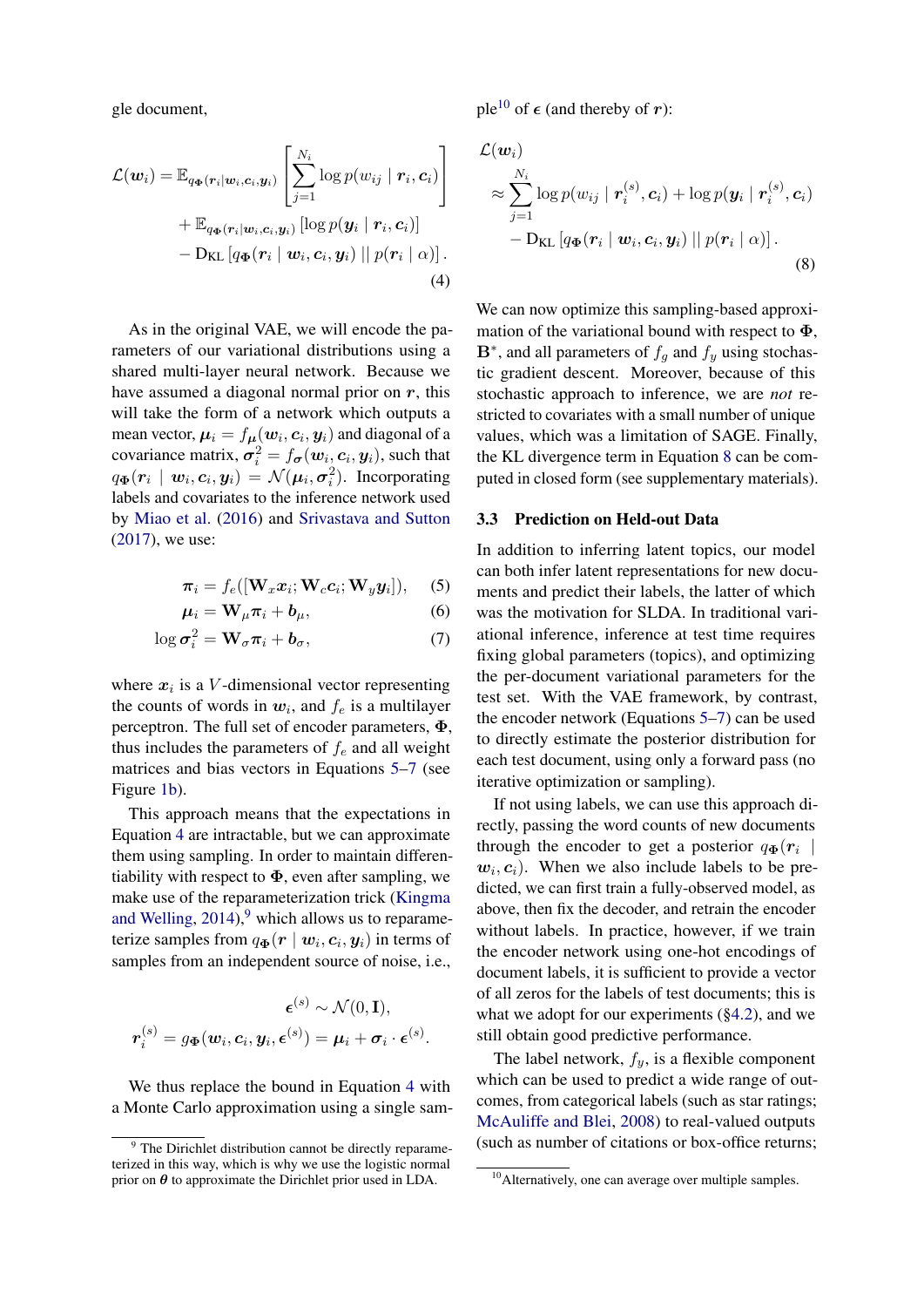[Yogatama et al.,](#page-9-16) [2011\)](#page-9-16). For categorical labels, predictions are given by

$$
\hat{y}_i = \underset{y \in \mathcal{Y}}{\operatorname{argmax}} \; p(y \mid \mathbf{r}_i, \mathbf{c}_i). \tag{9}
$$

Alternatively, when dealing with a small set of categorical labels, it is also possible to treat them as observed categorical covariates during training. At test time, we can then consider all possible one-hot vectors,  $e$ , in place of  $c_i$ , and predict the label that maximizes the probability of the words, i.e.,

$$
\hat{y}_i = \underset{y \in \mathcal{Y}}{\operatorname{argmax}} \sum_{j=1}^{N_i} \log p(w_{ij} \mid \mathbf{r}_i, \mathbf{e}_y). \tag{10}
$$

This approach works well in practice (as we show in [§4.2\)](#page-6-0), but does not scale to large numbers of labels, or other types of prediction problems, such as multi-class classification or regression.

The choice to include metadata as covariates, labels, or both, depends on the data. The key point is that we can incorporate metadata in two very different ways, depending on what we want from the model. Labels guide the model to infer topics that are relevant to those labels, whereas covariates induce explicit deviations, leaving the latent variables to account for the rest of the content.

# <span id="page-5-1"></span>3.4 Additional Prior Information

A final advantage of the VAE framework is that the encoder network provides a way to incorporate additional prior information in the form of word vectors. Although we can learn all parameters starting from a random initialization, it is also possible to initialize and fix the initial embeddings of words in the model,  $W_x$ , in Equation [5.](#page-4-1) This leverages word similarities derived from large amounts of unlabeled data, and may promote greater coherence in inferred topics. The same could also be done for some covariates; for example, we could embed the source of a news article based on its place on the ideological spectrum. Conversely, if we choose to learn these parameters, the learned values ( $W_y$ ) and  $W_c$ ) may provide meaningful embeddings of these metadata (see section [§4.3\)](#page-6-1).

Other variants on topic models have also proposed incorporating word vectors, both as a parallel part of the generative process [\(Nguyen et al.,](#page-9-17) [2015a\)](#page-9-17), and as an alternative parameterization of topic distributions [\(Das et al.,](#page-8-7) [2015\)](#page-8-7), but inference is not scalable in either of these models. Because of the generality of the VAE framework, we could

also modify the generative story so that word embeddings are emitted (rather than tokens); we leave this for future work.

### <span id="page-5-6"></span><span id="page-5-0"></span>4 Experiments and Results

To evaluate and demonstrate the potential of this model, we present a series of experiments below. We first test SCHOLAR without observed metadata, and explore the effects of using regularization and/or word vector initialization, compared to LDA, SAGE, and NVDM ([§4.1\)](#page-6-2). We then evaluate our model in terms of predictive performance, in comparison to SLDA and an  $l_2$ -regularized logistic regression baseline ([§4.2\)](#page-6-0). Finally, we demonstrate the ability to incorporate covariates and/or labels in an exploratory data analysis ([§4.3\)](#page-6-1).

<span id="page-5-7"></span>The scores we report are generalization to heldout data, measured in terms of perplexity; coherence, measured in terms of non-negative point-wise mutual information (NPMI; [Chang et al.,](#page-8-4) [2009;](#page-8-4) [Newman et al.,](#page-9-18) [2010\)](#page-9-18), and classification accuracy on test data. For coherence we evaluate NPMI using the top 10 words of each topic, both internally (using test data), and externally, using a decade of articles from the English Gigaword dataset [\(Graff](#page-9-19) [and Cieri,](#page-9-19) [2003\)](#page-9-19). Since our model employs variational methods, the reported perplexity is an upper bound based on the ELBO.

As datasets we use the familiar 20 newsgroups, the IMDB corpus of 50,000 movie reviews [\(Maas](#page-9-20) [et al.,](#page-9-20) [2011\)](#page-9-20), and the UIUC Yahoo answers dataset with 150,000 documents in 15 categories [\(Chang](#page-8-8) [et al.,](#page-8-8) [2008\)](#page-8-8). For further exploration, we also make use of a corpus of approximately 4,000 timestamped news articles about US immigration, each annotated with pro- or anti-immigration tone [\(Card](#page-8-9) [et al.,](#page-8-9) [2015\)](#page-8-9). We use the original author-provided implementations of  $SAGE<sup>11</sup>$  $SAGE<sup>11</sup>$  $SAGE<sup>11</sup>$  and  $SLDA<sup>12</sup>$  $SLDA<sup>12</sup>$  $SLDA<sup>12</sup>$  while for LDA we use Mallet. $^{13}$  $^{13}$  $^{13}$ . Our implementation of SCHOLAR is in TensorFlow, but we have also provided a preliminary PyTorch implementation of the core of our model.<sup>[14](#page-5-5)</sup> For additional details about datasets and implementation, please refer to the supplementary material.

It is challenging to fairly evaluate the relative computational efficiency of our approach compared to past work (due to the stochastic nature of our ap-

```
13mallet.cs.umass.edu
```

```
14github.com/dallascard/scholar
```
<span id="page-5-2"></span><sup>11</sup><github.com/jacobeisenstein/SAGE>

<span id="page-5-3"></span><sup>12</sup><github.com/blei-lab/class-slda>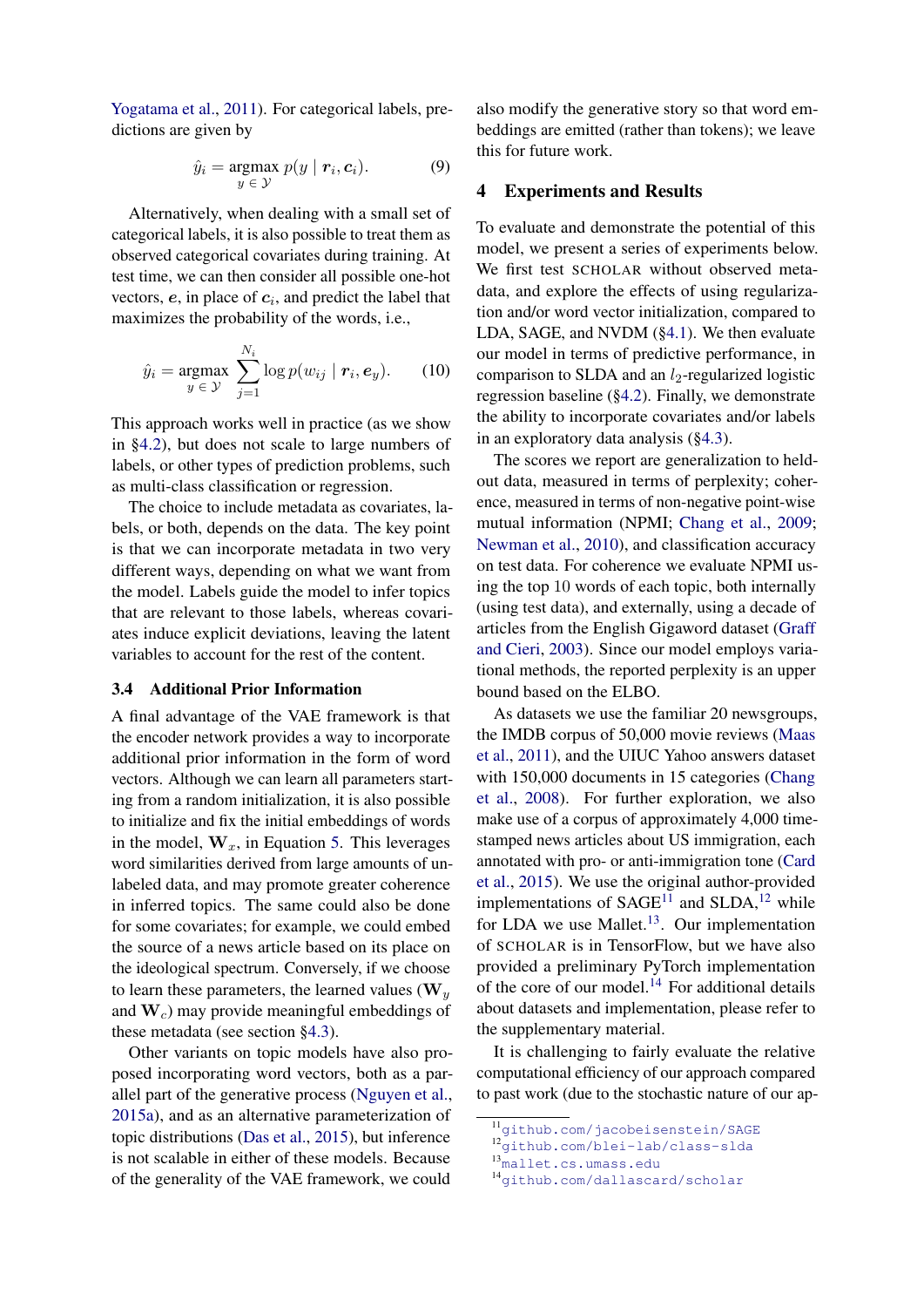proach to inference, choices about hyperparameters such as tolerance, and because of differences in implementation). Nevertheless, in practice, the performance of our approach is highly appealing. For all experiments in this paper, our implementation was much faster than SLDA or SAGE (implemented in C and Matlab, respectively), and competitive with Mallet.

### <span id="page-6-2"></span>4.1 Unsupervised Evaluation

Although the emphasis of this work is on incorporating observed labels and/or covariates, we briefly report on experiments in the unsupervised setting. Recall that, without metadata, SCHOLAR equates to ProdLDA, but with an explicit background term.<sup>[15](#page-6-3)</sup> We therefore use the same experimental setup as [Srivastava and Sutton](#page-9-8) [\(2017\)](#page-9-8) (learning rate, momentum, batch size, and number of epochs) and find the same general patterns as they reported (see Table [1](#page-6-4) and supplementary material): our model returns more coherent topics than LDA, but at the cost of worse perplexity. SAGE, by contrast, attains very high levels of sparsity, but at the cost of worse perplexity and coherence than LDA. As expected, the NVDM produces relatively low perplexity, but very poor coherence, due to its lack of constraints on θ.

Further experimentation revealed that the VAE framework involves a tradeoff among the scores; running for more epochs tends to result in better perplexity on held-out data, but at the cost of worse coherence. Adding regularization to encourage sparse topics has a similar effect as in SAGE, leading to worse perplexity and coherence, but it does create sparse topics. Interestingly, initializing the encoder with pretrained word2vec embeddings, and *not* updating them returned a model with the best internal coherence of any model we considered for IMDB and Yahoo answers, and the second-best for 20 newsgroups.

The background term in our model does not have much effect on perplexity, but plays an important role in producing coherent topics; as in SAGE, the background can account for common words, so they are mostly absent among the most heavily weighted words in the topics. For instance, words like *film* and *movie* in the IMDB corpus are relatively unimportant in the topics learned by our

<span id="page-6-4"></span>

|                  | Ppl. | <b>NPMI</b>         | <b>NPMI</b>         | Sparsity |
|------------------|------|---------------------|---------------------|----------|
| Model            |      | $(int.)$ $\uparrow$ | $(ext.)$ $\uparrow$ |          |
| <b>LDA</b>       | 1508 | 0.13                | 0.14                |          |
| <b>SAGE</b>      | 1767 | 0.12                | 0.12                | 0.79     |
| <b>NVDM</b>      | 1748 | 0.06                | 0.04                | 0        |
| $SCHOLAR - B.G.$ | 1889 | 0.09                | 0.13                | 0        |
| <b>SCHOLAR</b>   | 1905 | 0.14                | 0.13                | 0        |
| $SCHOLAR + W.V.$ | 1991 | 0.18                | 0.17                | 0        |
| $SCHOLAR + REG.$ | 2185 | 0.10                | 0.12                | 0.58     |

Table 1: Performance of our various models in an unsupervised setting (i.e., without labels or covariates) on the IMDB dataset using a 5,000-word vocabulary and 50 topics. The supplementary materials contain additional results for 20 newsgroups and Yahoo answers.

model, but would be much more heavily weighted without the background term, as they are in topics learned by LDA.

#### <span id="page-6-0"></span>4.2 Text Classification

We next consider the utility of our model in the context of categorical labels, and consider them alternately as observed covariates and as labels generated conditional on the latent representation. We use the same setup as above, but tune number of training epochs for our model using a random 20% of training data as a development set, and similarly tune regularization for logistic regression.

Table [2](#page-7-0) summarizes the accuracy of various models on three datasets, revealing that our model offers competitive performance, both as a joint model of words and labels (Eq. [9\)](#page-5-6), and a model which conditions on covariates (Eq. [10\)](#page-5-7). Although SCHOLAR is comparable to the logistic regression baseline, our purpose here is not to attain state-of-the-art performance on text classification. Rather, the high accuracies we obtain demonstrate that we are learning low-dimensional representations of documents that are relevant to the label of interest, outperforming SLDA, and have the same attractive properties as topic models. Further, any neural network that is successful for text classification could be incorporated into  $f_y$  and trained end-to-end along with topic discovery.

# <span id="page-6-1"></span>4.3 Exploratory Study

We demonstrate how our model might be used to explore an annotated corpus of articles about immigration, and adapt to different assumptions about the data. We only use a small number of topics in this part  $(K = 8)$  for compact presentation.

<span id="page-6-3"></span><sup>&</sup>lt;sup>15</sup>Note, however, that a batchnorm layer in ProdLDA may play a similar role to a background term, and there are small differences in implementation; please see supplementary material for more discussion of this.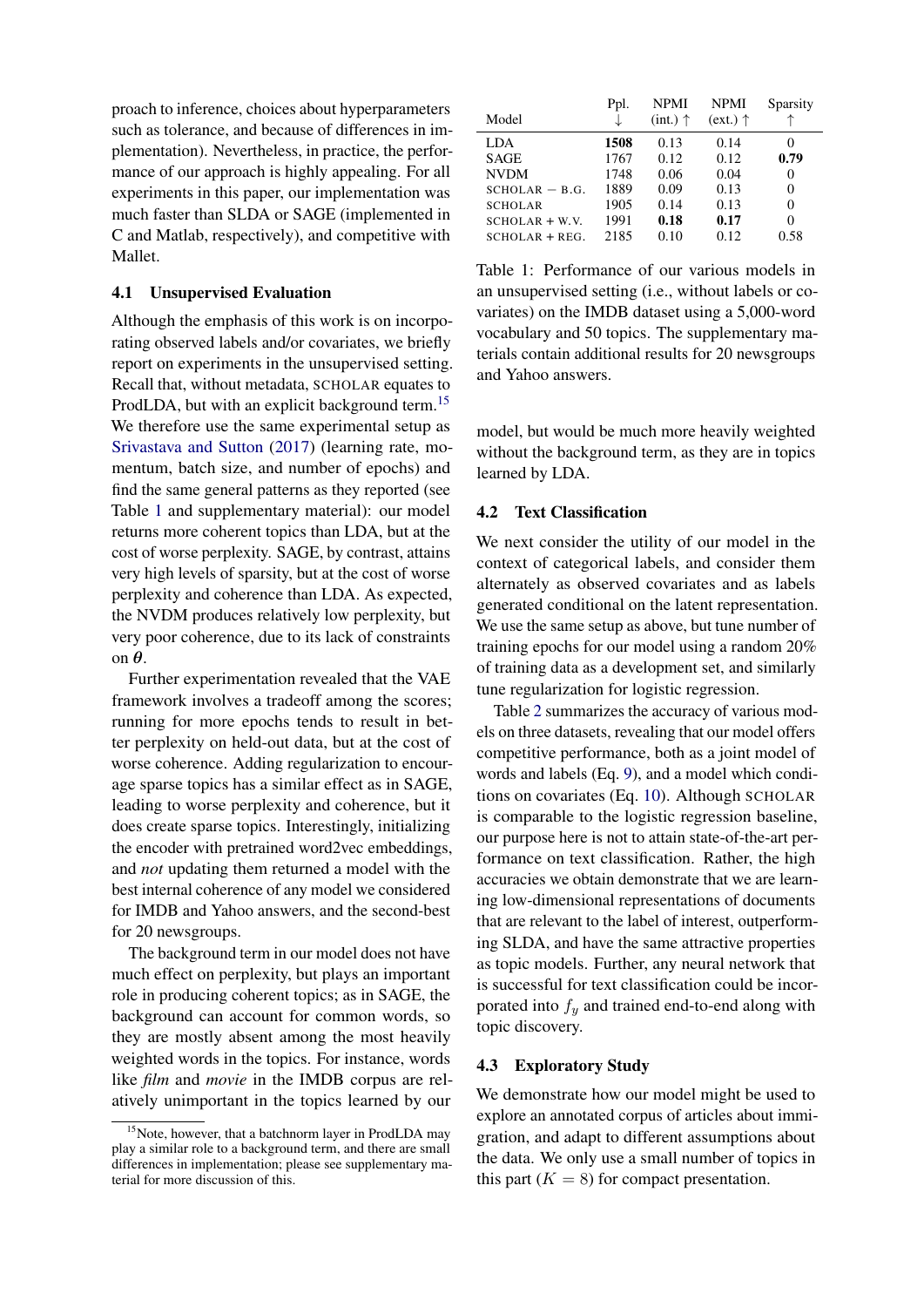<span id="page-7-0"></span>

|                      | 20 news | <b>IMDB</b> | Yahoo |
|----------------------|---------|-------------|-------|
| Vocabulary size      | 2000    | 5000        | 5000  |
| Number of topics     | 50      | 50          | 250   |
| <b>SLDA</b>          | 0.60    | 0.64        | 0.65  |
| SCHOLAR (labels)     | 0.67    | 0.86        | 0.73  |
| SCHOLAR (covariates) | 0.71    | 0.87        | 0.72  |
| Logistic regression  | 0.70    | 0.87        | 0.76  |

Table 2: Accuracy of various models on three datasets with categorical labels.

Tone as a label. We first consider using the annotations as a *label*, and train a joint model to infer topics relevant to the tone of the article (pro- or anti-immigration). Figure [2](#page-7-1) shows a set of topics learned in this way, along with the predicted probability of an article being pro-immigration conditioned on the given topic. All topics are coherent, and the predicted probabilities have strong face validity, e.g., "arrested charged charges agents operation" is least associated with pro-immigration.

Tone as a covariate. Next we consider using tone as a *covariate*, and build a model using both tone and tone-topic interactions. Table [3](#page-8-10) shows a set of topics learned from the immigration data, along with the most highly-weighted words in the corresponding tone-topic interaction terms. As can be seen, these interaction terms tend to capture different frames (e.g., "criminal" vs. "detainees", and "illegals" vs. "newcomers", etc).

Combined model with temporal metadata. Finally, we incorporate both the tone annotations and the year of publication of each article, treating the former as a label and the latter as a covariate. In this model, we also include an embedding matrix, W<sub>c</sub>, to project the one-hot *year* vectors down to a two-dimensional continuous space, with a learned deviation for each dimension. We omit the topics in the interest of space, but Figure [3](#page-7-2) shows the learned embedding for each year, along with the top terms of the corresponding deviations. As can be seen, the model learns that adjacent years tend to produce similar deviations, *even though we have not explicitly encoded this information*. The leftright dimension roughly tracks a temporal trend with positive deviations shifting from the years of *Clinton* and *INS* on the left, to *Obama* and *ICE* on the right.<sup>[16](#page-7-3)</sup> Meanwhile, the events of  $9/11$  dominate the vertical direction, with the words *sept*,

<span id="page-7-1"></span>

 $p$ (pro-immigration | topic)

Figure 2: Topics inferred by a joint model of words and tone, and the corresponding probability of proimmigration tone for each topic. A topic is represented by the top words sorted by word probability throughout the paper.

<span id="page-7-2"></span>

Figure 3: Learned embeddings of year-ofpublication (treated as a covariate) from combined model of news articles about immigration.

*hijackers*, and *attacks* increasing in probability as we move up in the space. If we wanted to look at each year individually, we could drop the embedding of years, and learn a sparse set of topic-year interactions, similar to tone in Table [3.](#page-8-10)

# 5 Additional Related Work

The literature on topic models is vast; in addition to papers cited throughout, other efforts to incorporate metadata into topic models include Dirichletmultinomial regression (DMR; [Mimno and McCal](#page-9-13)[lum,](#page-9-13) [2008\)](#page-9-13), Labeled LDA [\(Ramage et al.,](#page-9-21) [2009\)](#page-9-21), and MedLDA [\(Zhu et al.,](#page-9-22) [2009\)](#page-9-22). A recent paper also extended DMR by using deep neural networks to embed metadata into a richer document prior [\(Benton and Dredze,](#page-8-11) [2018\)](#page-8-11).

A separate line of work has pursued parameterizing unsupervised models of documents using neural networks [\(Hinton and Salakhutdinov,](#page-9-23)

<span id="page-7-3"></span><sup>&</sup>lt;sup>16</sup>The Immigration and Naturalization Service (INS) was transformed into Immigration and Customs Enforcement (ICE) and other agencies in 2003.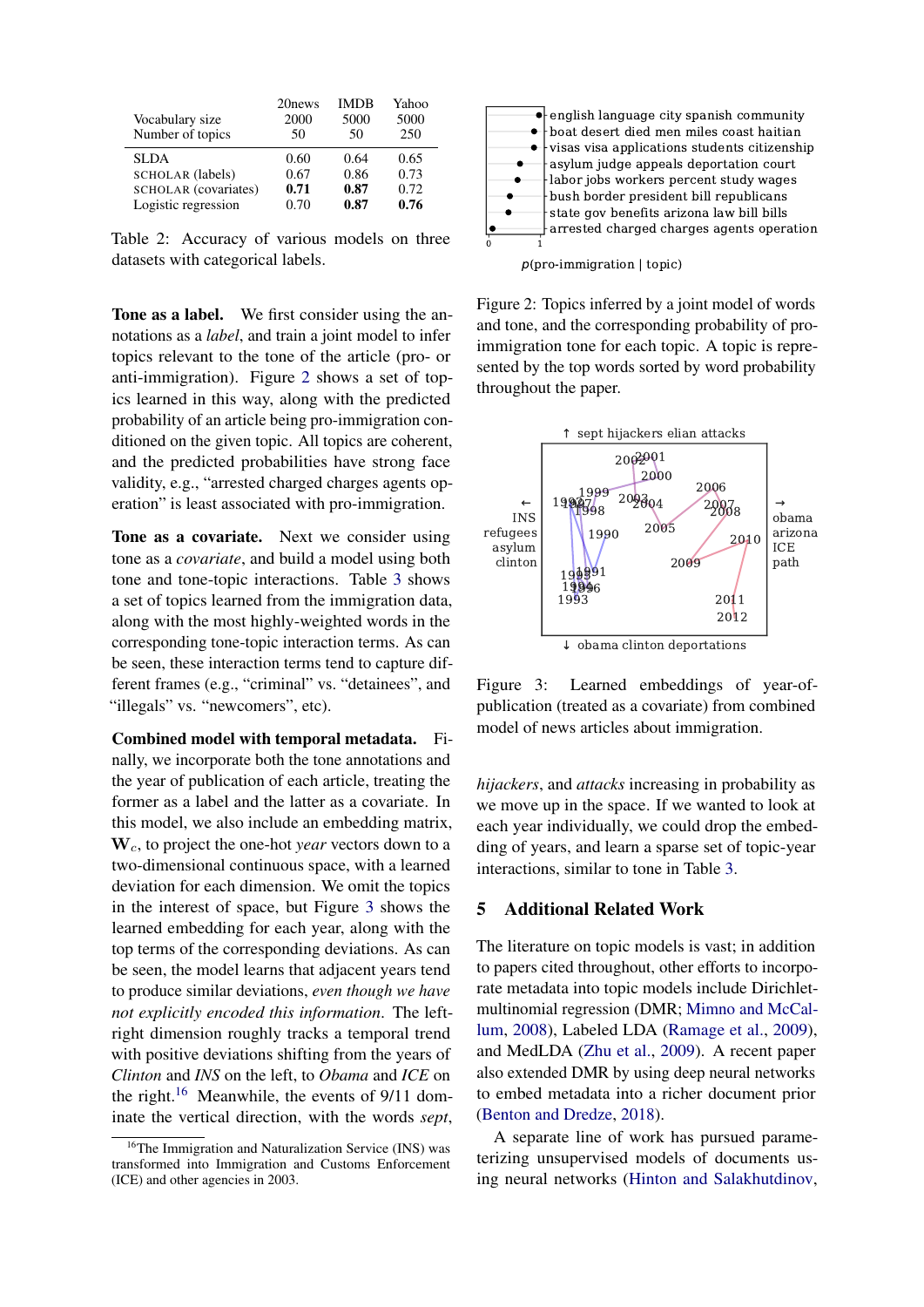<span id="page-8-10"></span>

| Base topics (each row is a topic)           |
|---------------------------------------------|
| ice customs agency enforcement homeland     |
| population born percent americans english   |
| judge case court guilty appeals attorney    |
| patrol border miles coast desert boat guard |
| licenses drivers card visa cards applicants |
| island story chinese ellis international    |
| guest worker workers bush labor bill        |
|                                             |

Anti-immigration interactions Pro-immigration interactions benefits bill welfare republican state senate republican california gov state law welfare students tuition

**criminal** customs arrested **detainees** detention center agency jobs million **illegals** taxpayers english **newcomers** hispanic city guilty charges man charged asylum court judge case appeals<br>patrol border agents boat died authorities desert border bo died authorities desert border bodies foreign sept visas system green citizenship card citizen apply<br>smuggling federal charges island school ellis english story smuggling federal charges island school ellis english story<br>bill border house senate workers tech skilled farm labor workers tech skilled farm labor

Table 3: Top words for topics (left) and the corresponding anti-immigration (middle) and pro-immigration (right) variations when treating tone as a covariate, with interactions.

[2009;](#page-9-23) [Larochelle and Lauly,](#page-9-24) [2012\)](#page-9-24), including non-Bayesian approaches [\(Cao et al.,](#page-8-12) [2015\)](#page-8-12). More recently, [Lau et al.](#page-9-25) [\(2017\)](#page-9-25) proposed a neural language model that incorporated topics, and [He et al.](#page-9-26) [\(2017\)](#page-9-26) developed a scalable alternative to the correlated topic model by simultaneously learning topic embeddings.

Others have attempted to extend the reparameterization trick to the Dirichlet and Gamma distributions, either through transformations [\(Kucukelbir](#page-9-27) [et al.,](#page-9-27) [2016\)](#page-9-27) or a generalization of reparameterization [\(Ruiz et al.,](#page-9-28) [2016\)](#page-9-28). Black-box and VAE-style inference have been implemented in at least two general purpose tools designed to allow rapid exploration and evaluation of models [\(Kucukelbir et al.,](#page-9-29) [2015;](#page-9-29) [Tran et al.,](#page-9-30) [2016\)](#page-9-30).

# 6 Conclusion

We have presented a neural framework for generalized topic models to enable flexible incorporation of metadata with a variety of options. We take advantage of stochastic variational inference to develop a general algorithm for our framework such that variations do not require any model-specific algorithm derivations. Our model demonstrates the tradeoff between perplexity, coherence, and sparsity, and outperforms SLDA in predicting document labels. Furthermore, the flexibility of our model enables intriguing exploration of a text corpus on US immigration. We believe that our model and code will facilitate rapid exploration of document collections with metadata.

# Acknowledgments

We would like to thank Charles Sutton, anonymous reviewers, and all members of Noah's ARK for helpful discussions and feedback. This work was made possible by a University of Washington Innovation award and computing resources provided by XSEDE.

# References

- <span id="page-8-5"></span>Ramnath Balasubramanyan, William W. Cohen, Doug Pierce, and David P. Redlawsk. 2012. Modeling polarizing topics: When do different political communities respond differently to the same news? In *Proceedings of ICWSM*.
- <span id="page-8-11"></span>Adrian Benton and Mark Dredze. 2018. Deep Dirichlet multinomial regression. In *Proceedings of NAACL*.
- <span id="page-8-6"></span>David M. Blei, Thomas L. Griffiths, and Michael I. Jordan. 2010. The nested Chinese restaurant process and Bayesian nonparametric inference of topic hierarchies. *JACM*, 57(2).
- <span id="page-8-2"></span>David M. Blei and John D. Lafferty. 2006. Dynamic topic models. In *Proceedings of ICML*.
- <span id="page-8-1"></span>David M. Blei, Andrew Y. Ng, and Michael I. Jordan. 2003. Latent Dirichlet allocation. *JMLR*, 3:993– 1022.
- <span id="page-8-0"></span>Jordan Boyd-Graber, Yuening Hu, and David Mimno. 2017. Applications of topic models. *Foundations and Trends in Information Retrieval*, 11(2-3):143– 296.
- <span id="page-8-12"></span>Ziqiang Cao, Sujian Li, Yang Liu, Wenjie Li, and Heng Ji. 2015. A novel neural topic model and its supervised extension. In *Proceedings of AAAI*.
- <span id="page-8-9"></span>Dallas Card, Amber E. Boydstun, Justin H. Gross, Philip Resnik, and Noah A. Smith. 2015. The media frames corpus: Annotations of frames across issues. In *Proceedings of ACL*.
- <span id="page-8-3"></span>Ali Taylan Cemgil. 2009. Bayesian inference for nonnegative matrix factorisation models. *Computational Intelligence and Neuroscience*, pages 4:1– 4:17.
- <span id="page-8-4"></span>Jonathan Chang, Sean Gerrish, Chong Wang, Jordan L Boyd-graber, and David M Blei. 2009. Reading tea leaves: How humans interpret topic models. In *Proceedings of NIPS*.
- <span id="page-8-8"></span>Ming-Wei Chang, Lev-Arie Ratinov, Dan Roth, and Vivek Srikumar. 2008. Importance of semantic representation: Dataless classification. In *Proceedings of AAAI*.
- <span id="page-8-7"></span>Rajarshi Das, Manzil Zaheer, and Chris Dyer. 2015. Gaussian LDA for topic models with word embeddings. In *Proceedings of ACL*.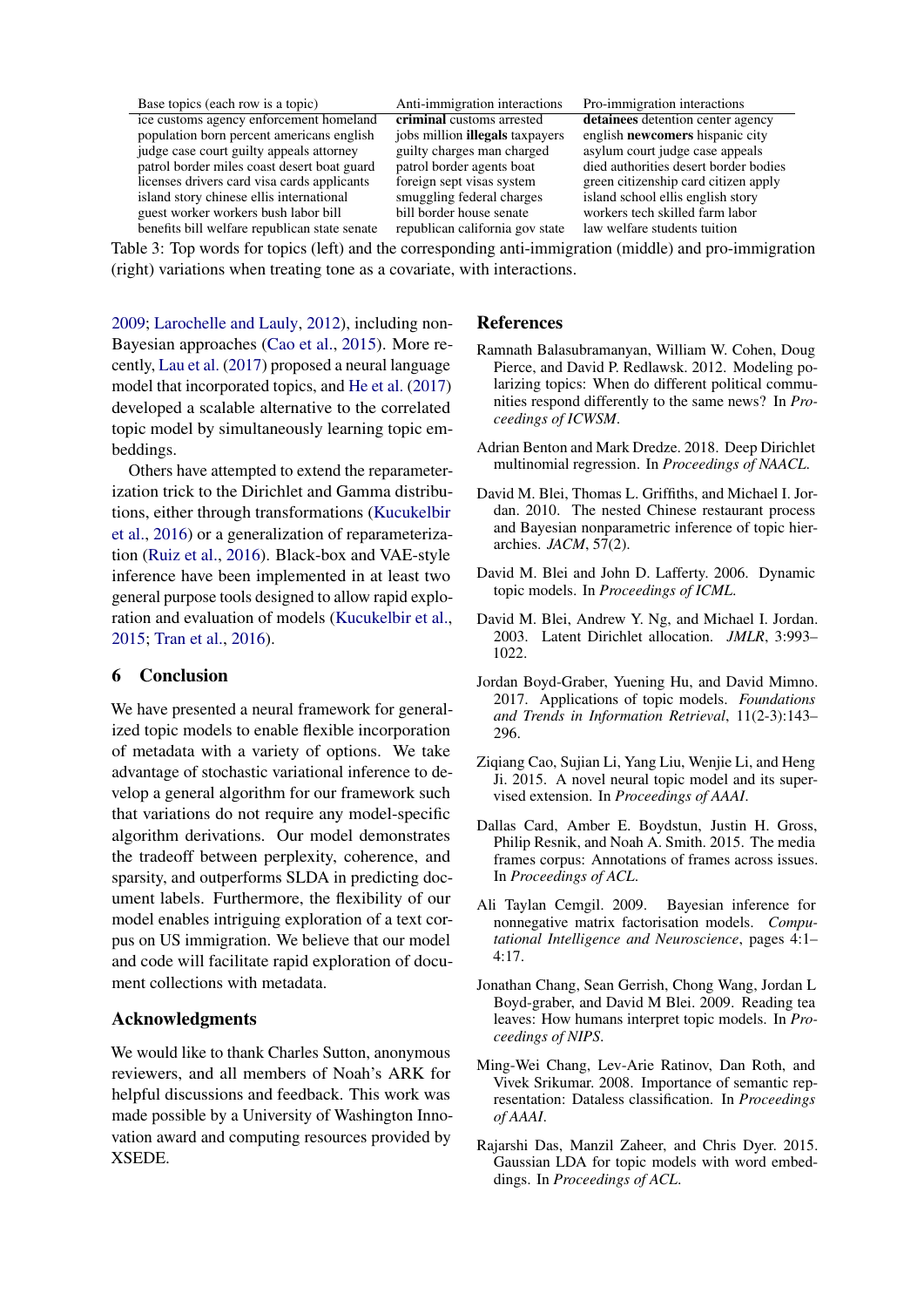- <span id="page-9-2"></span>Jacob Eisenstein, Amr Ahmed, and Eric P. Xing. 2011. Sparse additive generative models of text. In *Proceedings of ICML*.
- <span id="page-9-19"></span>David Graff and C Cieri. 2003. English gigaword corpus. *Linguistic Data Consortium*.
- <span id="page-9-26"></span>Junxian He, Zhiting Hu, Taylor Berg-Kirkpatrick, Ying Huang, and Eric P. Xing. 2017. Efficient correlated topic modeling with topic embedding. In *Proceedings of KDD*.
- <span id="page-9-15"></span>Philipp Hennig, David Stern, Ralf Herbrich, and Thore Graepel. 2012. Kernel topic models. In *Proceedings of AISTATS*.
- <span id="page-9-23"></span>Geoffrey E Hinton and Ruslan R Salakhutdinov. 2009. Replicated softmax: An undirected topic model. In *Proceedings of NIPS*.
- <span id="page-9-5"></span>Diederik P Kingma and Max Welling. 2014. Autoencoding variational bayes. In *Proceedings of ICLR*.
- <span id="page-9-29"></span>Alp Kucukelbir, Rajesh Ranganath, Andrew Gelman, and David Blei. 2015. Automatic variational inference in stan. In *Proceedings of NIPS*.
- <span id="page-9-27"></span>Alp Kucukelbir, Dustin Tran, Rajesh Ranganath, Andrew Gelman, and David M. Blei. 2016. Automatic differentiation variational inference. ArXiv:1603.00788.
- <span id="page-9-14"></span>John D. Lafferty and David M. Blei. 2006. Correlated topic models. In *Proceedings of NIPS*.
- <span id="page-9-24"></span>Hugo Larochelle and Stanislas Lauly. 2012. A neural autoregressive topic model. In *Proceedings of NIPS*.
- <span id="page-9-25"></span>Jey Han Lau, Timothy Baldwin, and Trevor Cohn. 2017. Topically driven neural language model. In *Proceedings of ACL*.
- <span id="page-9-20"></span>Andrew L. Maas, Raymond E. Daly, Peter T. Pham, Dan Huang, Andrew Y. Ng, and Christopher Potts. 2011. Learning word vectors for sentiment analysis. In *Proceedings of ACL*.
- <span id="page-9-1"></span>Jon D. McAuliffe and David M. Blei. 2008. Supervised topic models. In *Proceedings of NIPS*.
- <span id="page-9-7"></span>Yishu Miao, Lei Yu, and Phil Blunsom. 2016. Neural variational inference for text processing. In *Proceedings of ICML*.
- <span id="page-9-13"></span>David Mimno and Andrew McCallum. 2008. Topic models conditioned on arbitrary features with Dirichlet-multinomial regression. In *Proceedings of UAI*.
- <span id="page-9-18"></span>David Newman, Jey Han Lau, Karl Grieser, and Timothy Baldwin. 2010. Automatic evaluation of topic coherence. In *Proceedings of ACL*.
- <span id="page-9-17"></span>Dat Quoc Nguyen, Richard Billingsley, Lan Du, and Mark Johnson. 2015a. Improving topic models with latent feature word representations. In *Proceedings of ACL*.
- <span id="page-9-3"></span>Viet-An Nguyen, Jordan Boyd-Graber, Philip Resnik, and Kristina Miler. 2015b. Tea party in the house: A hierarchical ideal point topic model and its application to Republican legislators in the 112th congress. In *Proceedings of ACL*.
- <span id="page-9-12"></span>Viet-An Nguyen, Jordan L. Boyd-Graber, and Philip Resnik. 2013. Lexical and hierarchical topic regression. In *Proceedings of NIPS*.
- <span id="page-9-9"></span>John William Paisley, David M. Blei, and Michael I. Jordan. 2014. Bayesian nonnegative matrix factorization with stochastic variational inference. In *Handbook of Mixed Membership Models and Their Applications*, pages 205–224.
- <span id="page-9-21"></span>Daniel Ramage, David Hall, Ramesh Nallapati, and Christopher D. Manning. 2009. Labeled LDA: A supervised topic model for credit attribution in multilabeled corpora. In *Proceedings of EMNLP*.
- <span id="page-9-6"></span>Danilo J. Rezende, Shakir Mohamed, and Daan Wierstra. 2014. Stochastic backpropagation and approximate inference in deep generative models. In *Proceedings of ICML*.
- <span id="page-9-4"></span>Molly Roberts, Brandon Stewart, Dustin Tingley, Christopher Lucas, Jetson Leder-Luis, Shana Gadarian, Bethany Albertson, and David Rand. 2014. Structural topic models for open ended survey responses. *American Journal of Political Science*, 58:1064–1082.
- <span id="page-9-0"></span>Michal Rosen-Zvi, Thomas Griffiths, Mark Steyvers, and Padhraic Smyth. 2004. The author-topic model for authors and documents. In *Proceedings of UAI*.
- <span id="page-9-28"></span>Francisco J R Ruiz, Michalis K Titsias, and David M Blei. 2016. The generalized reparameterization gradient. In *Proceedings of NIPS*.
- <span id="page-9-8"></span>Akash Srivastava and Charles Sutton. 2017. Autoencoding variational inference for topic models. In *Proceedings of ICLR*.
- <span id="page-9-30"></span>Dustin Tran, Alp Kucukelbir, Adji B. Dieng, Maja Rudolph, Dawen Liang, and David M. Blei. 2016. Edward: A library for probabilistic modeling, inference, and criticism. ArXiv:1610.09787.
- <span id="page-9-11"></span>Hanna Wallach. 2016. Interpretability and measurement. EMNLP Workshop on Natural Language Processing and Computational Social Science.
- <span id="page-9-10"></span>Hanna Wallach, David M. Mimno, and Andrew McCallum. 2009. Rethinking LDA: Why priors matter. In *Proceedings of NIPS*.
- <span id="page-9-16"></span>Dani Yogatama, Michael Heilman, Brendan O'Connor, Chris Dyer, Bryan R Routledge, and Noah A Smith. 2011. Predicting a scientific community's response to an article. In *Proceedings of EMNLP*.
- <span id="page-9-22"></span>Jun Zhu, Amr Ahmed, and Eric P. Xing. 2009. MedLDA: Maximum margin supervised topic models for regression and classification. In *Proceedings of ICML*.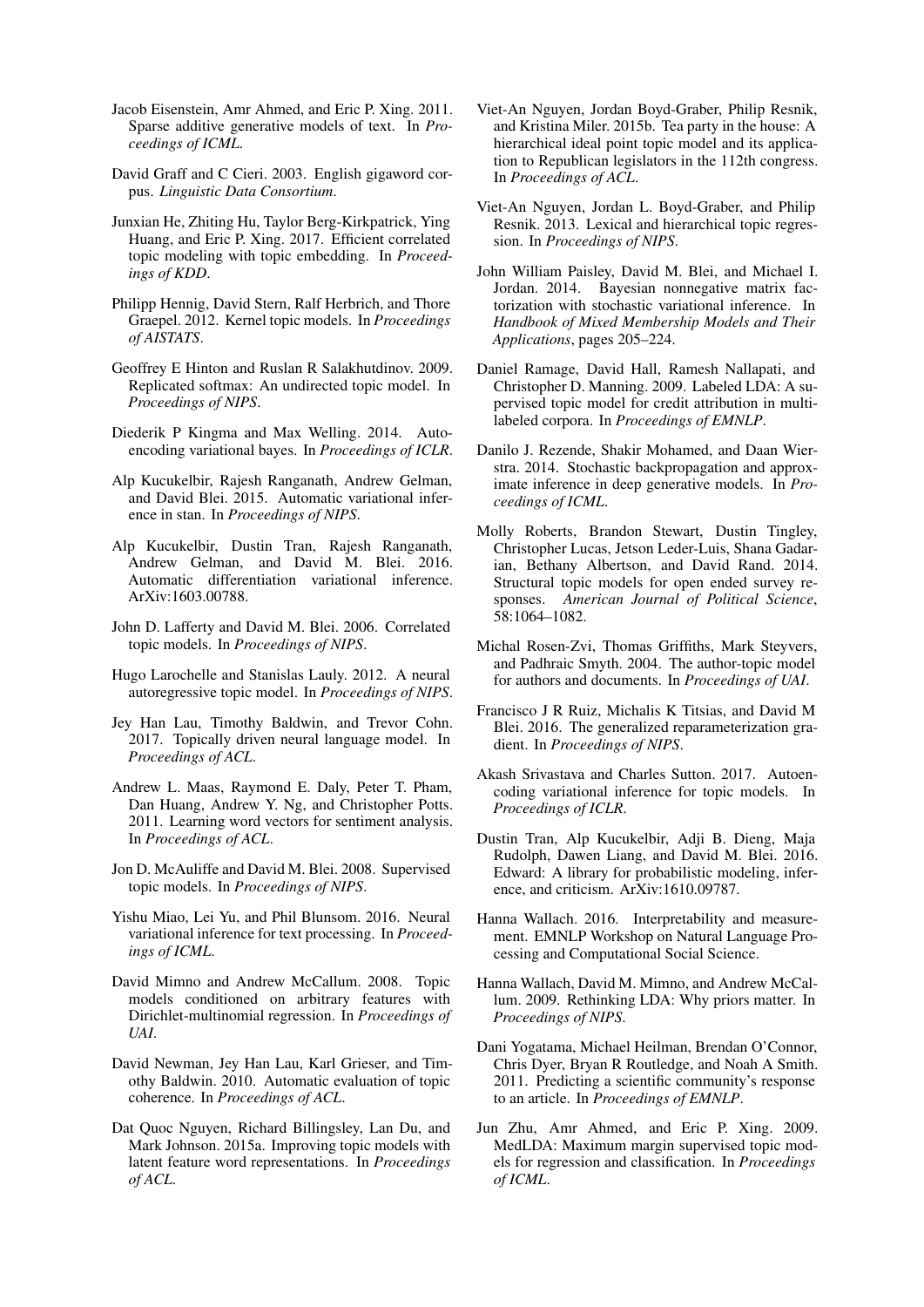### Supplementary Material

# A Deriving the ELBO

The derivation of the ELBO for our model is given below, dropping explicit reference to  $\Phi$  and  $\alpha$  for simplicity. For document  $i$ ,

$$
\log\,p(\boldsymbol{w}_i,\boldsymbol{y}_i\mid\boldsymbol{c}_i)=\log\int_{\boldsymbol{r}_i}p(\boldsymbol{w}_i,\boldsymbol{y}_i,\boldsymbol{r}_i\mid\boldsymbol{c}_i)d\boldsymbol{r}_i
$$

(11)  
= 
$$
\log \int_{\boldsymbol{r}_i} p(\boldsymbol{w}_i, \boldsymbol{y}_i, \boldsymbol{r}_i |, \boldsymbol{c}_i) \frac{q(\boldsymbol{r}_i | \boldsymbol{w}_i, \boldsymbol{c}_i, \boldsymbol{y}_i)}{q(\boldsymbol{r}_i | \boldsymbol{w}_i, \boldsymbol{c}_i, \boldsymbol{y}_i)} d\boldsymbol{r}_i
$$
(12)

$$
= \log \left( \mathbb{E}_{q(\boldsymbol{r}_i|\boldsymbol{w}_i,\boldsymbol{c}_i,\boldsymbol{y}_i)} \left[ \frac{p(\boldsymbol{w}_i, \boldsymbol{y}_i, \boldsymbol{r}_i \mid \boldsymbol{c}_i)}{q(\boldsymbol{r}_i \mid \boldsymbol{w}_i, \boldsymbol{c}_i, \boldsymbol{y}_i)} \right] \right)
$$
(13)

$$
\geq \mathbb{E}_{q(\boldsymbol{r}_i|\boldsymbol{w}_i,\boldsymbol{c}_i,\boldsymbol{y}_i)} [\log p(\boldsymbol{w}_i,\boldsymbol{y}_i,\boldsymbol{r}_i | \boldsymbol{c}_i)] - \mathbb{E}_{q(\boldsymbol{r}_i|\boldsymbol{w}_i,\boldsymbol{c}_i,\boldsymbol{y}_i)} [\log q(\boldsymbol{r}_i | \boldsymbol{w}_i,\boldsymbol{c}_i,\boldsymbol{y}_i)]
$$
(14)

$$
= \mathbb{E}_{q(\boldsymbol{r}_i|\boldsymbol{w}_i,\boldsymbol{c}_i,\boldsymbol{y}_i)}\left[\log p(\boldsymbol{w}_i,\boldsymbol{y}_i\mid \boldsymbol{r}_i,\boldsymbol{c}_i)\right]
$$

$$
+\mathbb{E}_{q(\mathbf{r}_i|\mathbf{w}_i,\mathbf{c}_i,\mathbf{y}_i)}\left[\log p(\mathbf{r}_i)\right]
$$
(15)

$$
-\mathbb{E}_{q(\mathbf{r}_i|\mathbf{w}_i,\mathbf{c}_i,\mathbf{y}_i)} [\log q(\mathbf{r}_i | \mathbf{w}_i, \mathbf{c}_i, \mathbf{y}_i)]
$$
  
\n
$$
=\mathbb{E}_{q(\mathbf{r}_i|\mathbf{w}_i,\mathbf{c}_i,\mathbf{y}_i)} \left[ \sum_{j=1}^{N_i} \log p(w_{ij} | \mathbf{r}_i, \mathbf{c}_i) \right]
$$
  
\n
$$
+\mathbb{E}_{q(\mathbf{r}_i|\mathbf{w}_i,\mathbf{c}_i,\mathbf{y}_i)} [\log p(\mathbf{y}_i | \mathbf{r}_i, \mathbf{c}_i)]
$$
  
\n
$$
-\mathbf{D}_{\text{KL}} [q(\mathbf{r}_i | \mathbf{w}_i, \mathbf{c}_i, \mathbf{y}_i) || p(\mathbf{r}_i)]
$$

# B Model details

The KL divergence term in the variational bound can be computed as

$$
D_{KL}[q_{\Phi}(\boldsymbol{r}_i \mid \boldsymbol{w}_i, \boldsymbol{c}_i, \boldsymbol{y}_i) \| p(\boldsymbol{r}_i)] = \frac{1}{2} \left( tr(\boldsymbol{\Sigma}_0^{-1} \boldsymbol{\Sigma}_i) + (\boldsymbol{\mu}_i - \boldsymbol{\mu}_0)^\top \boldsymbol{\Sigma}_0^{-1} (\boldsymbol{\mu}_i - \boldsymbol{\mu}_0) - K + \log \frac{|\boldsymbol{\Sigma}_0|}{|\boldsymbol{\Sigma}_i|} \right)
$$
\n(17)

where  $\Sigma_i = \text{diag}(\sigma_i^2(w_i, c_i, y_i))$ , and  $\Sigma_0 =$ diag( $\sigma_0^2(\alpha)$ ).

### C Practicalities and Implementation

As observed in past work, inference using a VAE can suffer from component collapse, which translates into excessive redundancy in topics (i.e., many topics containing the same set of words). To mitigate this problem, we borrow the approach used by [Srivastava and Sutton](#page-9-8) [\(2017\)](#page-9-8), and make use of the Adam optimizer with a high momentum, combined with batchnorm layers to avoid divergence. Specifically, we add batchnorm layers following the computation of  $\mu$ ,  $\log \sigma^2$ , and  $\eta$ .

This effectively solves the problem of mode collapse, but the batchnorm layer on  $\eta$  introduces an additional problem, not previously reported. At test time, the batchnorm layer will shift the input based on the learned population mean of the training data; this effectively encodes information about the distribution of words in this model that is not captured by the topic weights and background distribution. As such, although reconstruction error will be low, the document representation  $\theta$ , will not necessarily be a useful representation of the topical content of each document. In order to alleviate this problem, we reconstruct  $\eta$  as a convex combination of two copies of the output of the generator network, one passed through a batchnorm layer, and one not. During training, we then gradually anneal the model from relying entirely on the component passed through the batchnorm layer, to relying entirely on the one that is not. This ensures that the the final weights and document representations will be properly interpretable.

Note that although ProdLDA [\(Srivastava and Sut](#page-9-8)[ton,](#page-9-8) [2017\)](#page-9-8) does not explicitly include a background term, it is possible that the batchnorm layer applied to  $\eta$  has a similar effect, albeit one that is not as easily interpretable. This annealing process avoids that ambiguity.

#### D Data

All datasets were preprocessed by tokenizing, converting to lower case, removing punctuation, and dropping all tokens that included numbers, all tokens less than 3 characters, and all words on the stopword list from the snowball sampler.<sup>[17](#page-10-0)</sup> The vocabulary was then formed by keeping the words that occurred in the most documents (including train and test), up to the desired size (2000 for 20 newsgroups, 5000 for the others). Note that these small preprocessing decisions can make a large difference to perplexity. We therefore include our preprocessing scripts as part of our implementation so as to facilitate easy future comparison.

For the UIUC Yahoo answers dataset, we down-loaded the documents from the project webpage.<sup>[18](#page-10-1)</sup>

<span id="page-10-0"></span><sup>17</sup>[snowball.tartarus.org/algorithms/](snowball.tartarus.org/algorithms/english/stop.txt) [english/stop.txt](snowball.tartarus.org/algorithms/english/stop.txt)

<span id="page-10-1"></span><sup>18</sup>[cogcomp.org/page/resource\\_view/89](cogcomp.org/page/resource_view/89)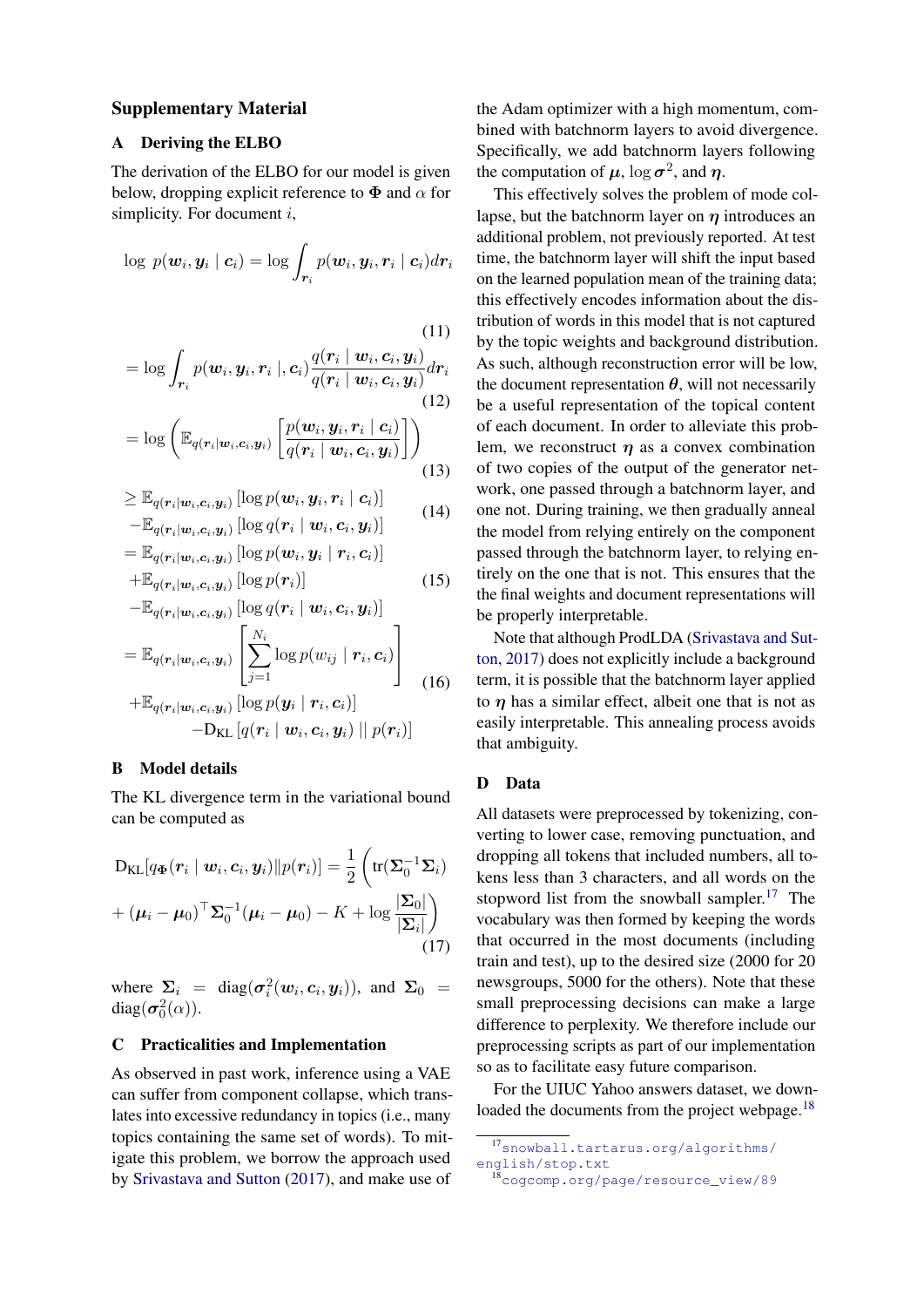However, the file that is available does not completely match the description on the website. We dropped *Cars and Transportation* and *Social Science* which had less than the expected number of documents, and merged *Arts* and *Arts and Humanities*, which appeared to be the same category, producing 15 categories, each with 10,000 documents.

# E Experimental Details

For all experiments we use a model with 300 dimensional embeddings of words, and we take  $f_e$  to be only the element-wise softplus nonlinearity (followed by the linear transformations for  $\mu$ and  $\log \sigma^2$ ). Similarly,  $f_y$  is a linear transformation of  $\theta$ , followed by a softplus layer, followed by a linear transformation to the size of the output (the number of classes). During training, we set  $S$  (the number of samples of  $\epsilon$ ) to be 1; for estimating the ELBO at on test documents, we set  $S = 20$ .

For the unsupervised results, we use the same set up as [\(Srivastava and Sutton,](#page-9-8) [2017\)](#page-9-8): Adam optimizer with  $\beta_1 = 0.99$ , learning rate = 0.002, batch size of 200, and training for 200 epochs. The setup was the same for all datasets, except we only trained for 150 epochs on Yahoo answers because it is much larger. For LDA, we updated the hyperparameters every 10 epochs.

For the external evaluation of NPMI, we use the co-occurrence statistics from all New York Times articles in the English Gigaword published from the start of 2000 to the end of 2009, processed in the same way as our data.

For the text classification experiments, we use the scikit-learn implementation of logistic regression. We give it access to the same input data as our model (using the same vocabulary), and tune the strength of  $l_2$  regularization using crossvalidation. For our model, we only tune the number of epochs, evaluating on development data. Our models for this task did not use regularization or word vectors.

# F Additional Experimental Results

In this section we include additional experimental results in the unsupervised setting.

Table [4](#page-11-0) shows results on the 20 newsgroups dataset, using 20 topics with a 2,000-word vocabulary. Note that these results are not necessarily directly comparable to previously published results, as preprocessing decisions can have a large impact on perplexity. These results show a similar pattern to those on the IMDB data provided in the

<span id="page-11-0"></span>

|                  | Ppl. | <b>NPMI</b>       | <b>NPMI</b>            | Sparsity |
|------------------|------|-------------------|------------------------|----------|
| Model            |      | $(int.) \uparrow$ | $text{ext.}) \uparrow$ |          |
| LDA.             | 810  | 0.20              | 0.11                   | $\theta$ |
| <b>SAGE</b>      | 867  | 0.27              | 0.15                   | 0.71     |
| <b>NVDM</b>      | 1067 | 0.18              | 0.11                   | 0        |
| SCHOLAR - B.G.   | 928  | 0.17              | 0.09                   | 0        |
| <b>SCHOLAR</b>   | 921  | 0.35              | 0.16                   | 0        |
| $SCHOLAR + W.V.$ | 955  | 0.29              | 0.17                   | 0        |
| $SCHOLAR + REG.$ | 1053 | 0.25              | 0.13                   | 0.43     |

Table 4: Performance of various models on the 20 newsgroups dataset with 20 topics and a 2,000 word vocabulary.

<span id="page-11-1"></span>

|                  | Ppl. | <b>NPMI</b>       | <b>NPMI</b>       | Sparsity |
|------------------|------|-------------------|-------------------|----------|
| Model            |      | $(int.) \uparrow$ | $(ext.) \uparrow$ |          |
| LDA.             | 1035 | 0.29              | 0.15              |          |
| <b>NVDM</b>      | 4588 | 0.20              | 0.09              | 0        |
| $SCHOLAR - B.G.$ | 1589 | 0.27              | 0.16              | 0        |
| <b>SCHOLAR</b>   | 1596 | 0.33              | 0.13              | 0        |
| $SCHOLAR + W.V.$ | 1780 | 0.37              | 0.15              | 0        |
| $SCHOLAR + REG.$ | 1840 | 0.34              | 0.13              | 0.44     |

Table 5: Performance of various models on the Yahoo answers dataset with 250 topics and a 5,000 word vocabulary. SAGE did not finish in 72 hours so we omit it from this table.

main paper, except that word vectors do not improve internal coherence on this dataset, perhaps because of the presence of relatively more names and specialized terminology. Also, although the NVDM still has worse perplexity than LDA, the effects are not as dramatic as reported in [\(Srivas](#page-9-8)[tava and Sutton,](#page-9-8) [2017\)](#page-9-8). Regularization is also more beneficial for this data, with both SAGE and our regularized model obtaining better coherence than LDA. The topics from SCHOLAR for this dataset are also shown in Table [6.](#page-12-0)

Table [5](#page-11-1) shows the equivalent results for the Yahoo answers dataset, using 250 topics, and a 5,000 word vocabulary. These results closely match those for the IMDB dataset, with our model having higher perplexity but also higher internal coherence than LDA. As with IMDB, the use of word vectors improves coherence, both internally and externally, but again at the cost of worse perplexity. Surprisingly, our model without a background term actually has the best *external* coherence on this dataset, but as described in the main paper, these tend to give high weight primarily to common words, and are more repetitive as a result.